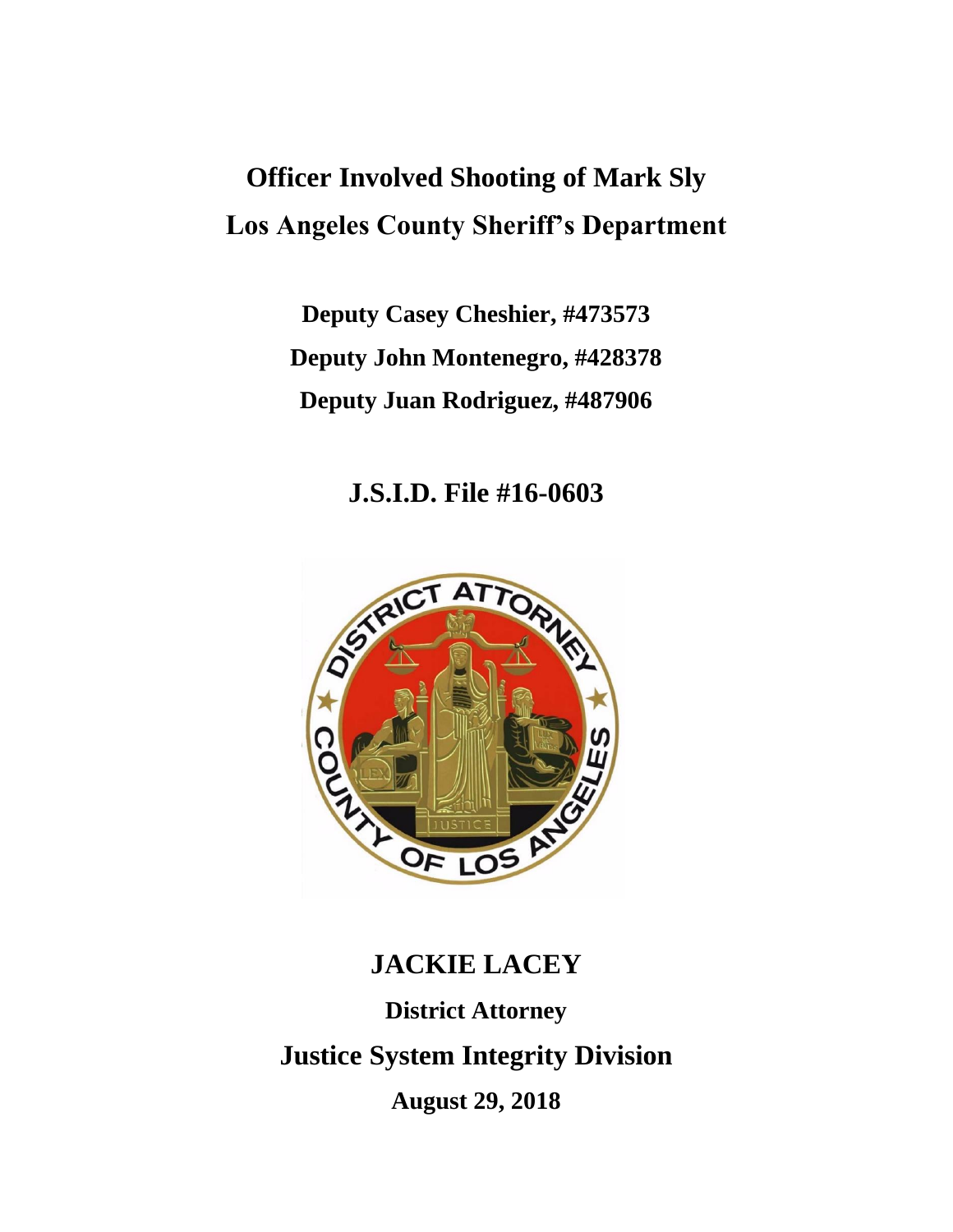# **MEMORANDUM**

- TO: CAPTAIN CHRISTOPHER BERGNER Los Angeles County Sheriff's Department Homicide Bureau 1 Cupania Circle Monterey Park, California 91755
- FROM: JUSTICE SYSTEM INTEGRITY DIVISION Los Angeles County District Attorney's Office
- SUBJECT: Officer Involved Shooting of Mark Sly J.S.I.D. File #16-0603 L.A.S.D. File #016-16513-0468-013
- DATE: August 29, 2018

The Justice System Integrity Division of the Los Angeles County District Attorney's Office has completed its review of the November 22, 2016, fatal shooting of Mark Sly in La Mirada, California, by Los Angeles County Sheriff's Department (LASD) Deputies Casey Cheshier, John Montenegro, and Juan Rodriguez. We find that the deputies acted in lawful self-defense and defense of others.

The District Attorney's Command Center was notified of this shooting on November 22, 2016, at 2:00 a.m. The District Attorney Response Team responded to the scene and was given a briefing and walk-through by LASD Lieutenant Steven Jauch.

The following analysis is based on reports prepared by the LASD Homicide Bureau, submitted to this office by Detectives Kevin Acebedo and Phillip Martinez. The reports include photographs, surveillance videotape, and audio-recorded interviews of witnesses.

# **FACTUAL ANALYSIS**

On November 21, 2016, at approximately 9:12 p.m., Mark Sly, who had the presence of methamphetamine and alcohol in his bloodstream, and a history of substance abuse, mental health issues, and suicide attempts, entered a convenience store, armed with a stolen and loaded .38 caliber revolver, planning to commit "suicide by cop."<sup>1</sup>

Sly threatened the cashier and customers with the gun, barricaded himself inside the store, and wrote an apparent suicide note that said, "Debbi sorry," "sorry mom," "people at the park fuck with me," and "sorry Jenni and baby."<sup>2</sup> A photograph of the note is shown below:

<sup>&</sup>lt;sup>1</sup> In months prior, Sly explained to friends that he intended to commit suicide by taking over a convenience store/gas station, waving a gun around, shooting through the window, and forcing the police to shoot and kill him.

<sup>2</sup> Sly's wife is named Jenni.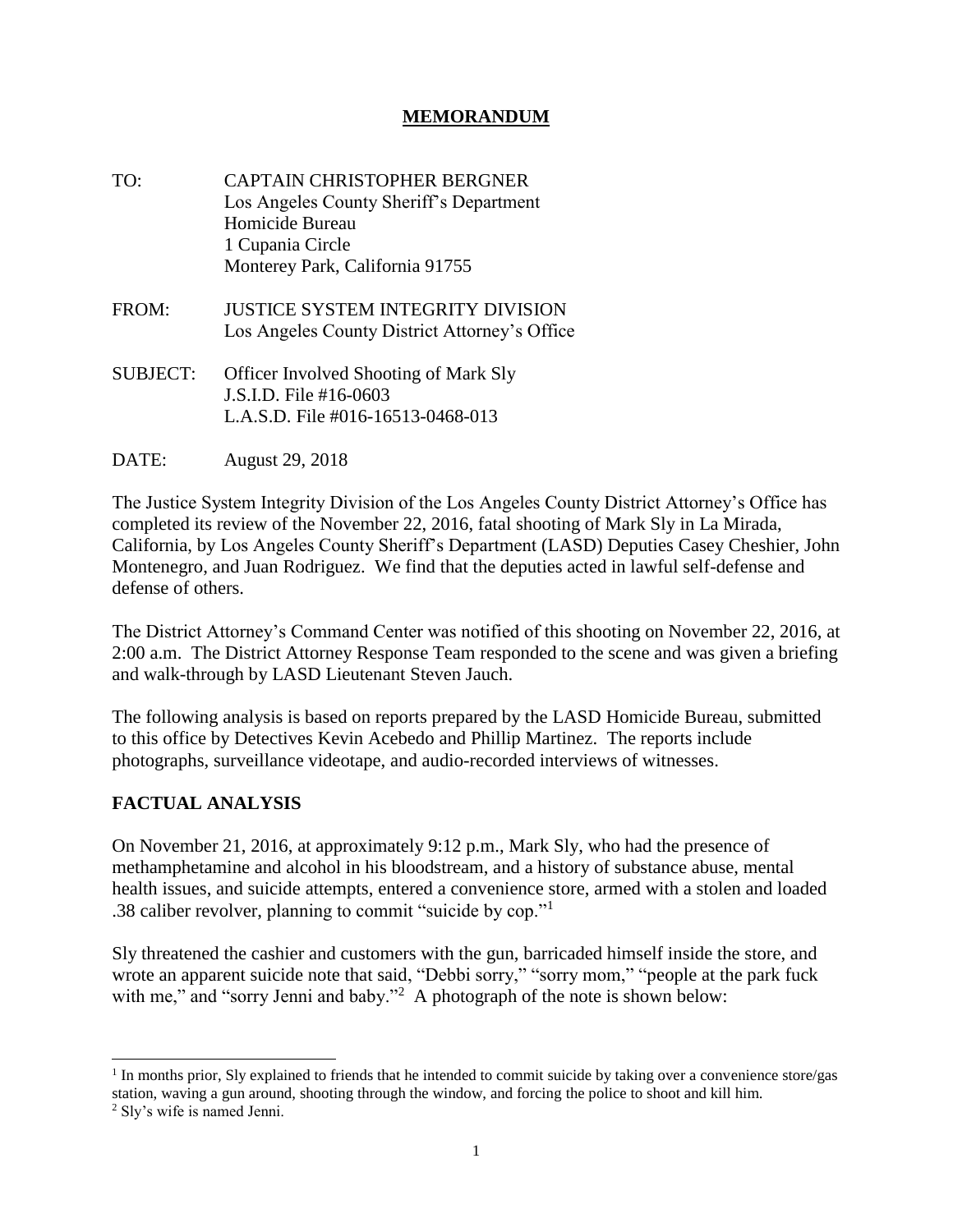

LASD patrol deputies responded to a "robbery now" radio call and saw Sly inside the store with a handgun. The deputies contained the location and ordered Sly to drop the gun and surrender. Sly did not comply and remained barricaded inside the store. The deputies asked LASD's Special Enforcement Bureau's (SEB) Special Weapons Team (SWT), and the Crisis Negotiation Team, to respond.

At 9:33 p.m., a LASD crisis negotiator began speaking with Sly on the telephone. Sly said he was upset over previous contacts with law enforcement and was unable to get financial assistance for his mother. Sly maintained a periodic dialogue with the negotiator for several hours, but refused to surrender.

At 11:55 p.m., SWT personnel relieved the patrol deputies, established a containment of the store, and took control of the scene.

At 12:04 a.m., Sly fired a round that shattered the front window of the store. A short time later, Sly appeared in the front door of the store, with the gun in his right hand, behind his back, and yelled something unintelligible at the deputies. When Sly brought the gun from behind his back and appeared to be ready to shoot at the containment deputies, Deputy Cheshier fired two rounds at Sly, who retreated into the store, possibly uninjured by the gunfire.<sup>3</sup>

<sup>&</sup>lt;sup>3</sup> Sly had a total of seven gunshot wounds to his body. Six projectiles were recovered from six of the wounds, and those rounds are attributed to shots fired by Montenegro and Rodriguez. The seventh wound was a through-andthrough gunshot wound to Sly's left arm and that projectile was not recovered. It cannot be determined if that injury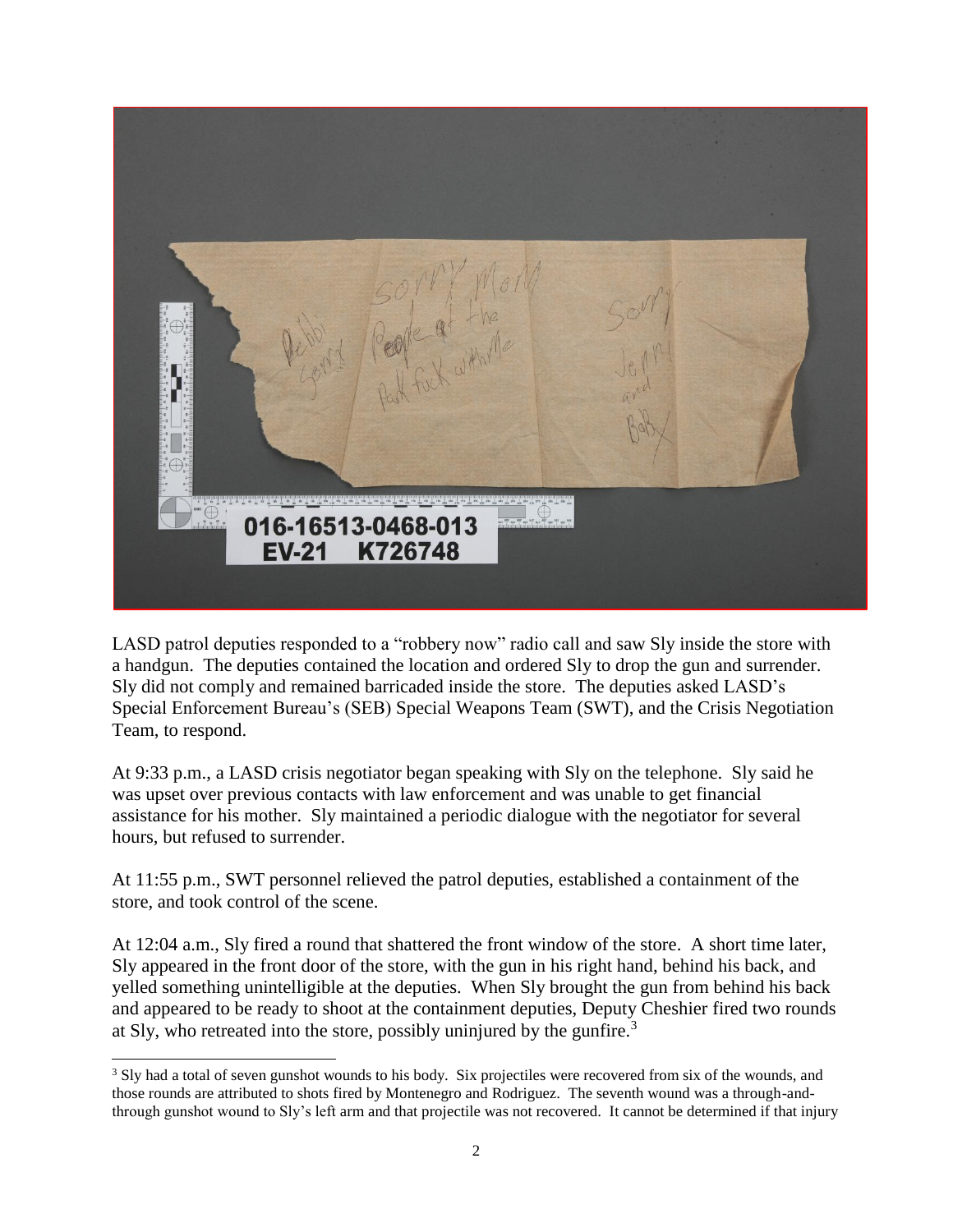At 12:27 a.m., Sly put his head down, covered his face with his arm, and charged through the front doors of the store, firing rounds at the deputies and striking their armored vehicle. Montenegro and Rodriguez responded by firing their service weapons six times at Sly, striking him six times and killing him.

A still photograph taken from video of the incident showing Sly exiting the store and firing his gun at the deputies is shown below:



*Figure 1- Still photograph taken from news media coverage showing Sly charging through the front door of the convenience store and firing at the deputies. Muzzle flash is observable in the video, and is shown circled in red.*

Sly dropped his gun. When it was inspected, the gun was loaded with three live rounds and had three expended cartridges, which is consistent with Sly firing three times during the incident. A photograph of the gun is shown below:



*Figure 2 - Photograph of Sly's .38 caliber handgun recovered on the ground near his body. Sly stole the gun from a neighbor shortly before the shooting.*

was caused by one of Cheshier's gunshots, or whether that wound was caused by one of Rodriguez or Montenegro's rounds passing through Sly's arm and into his body.